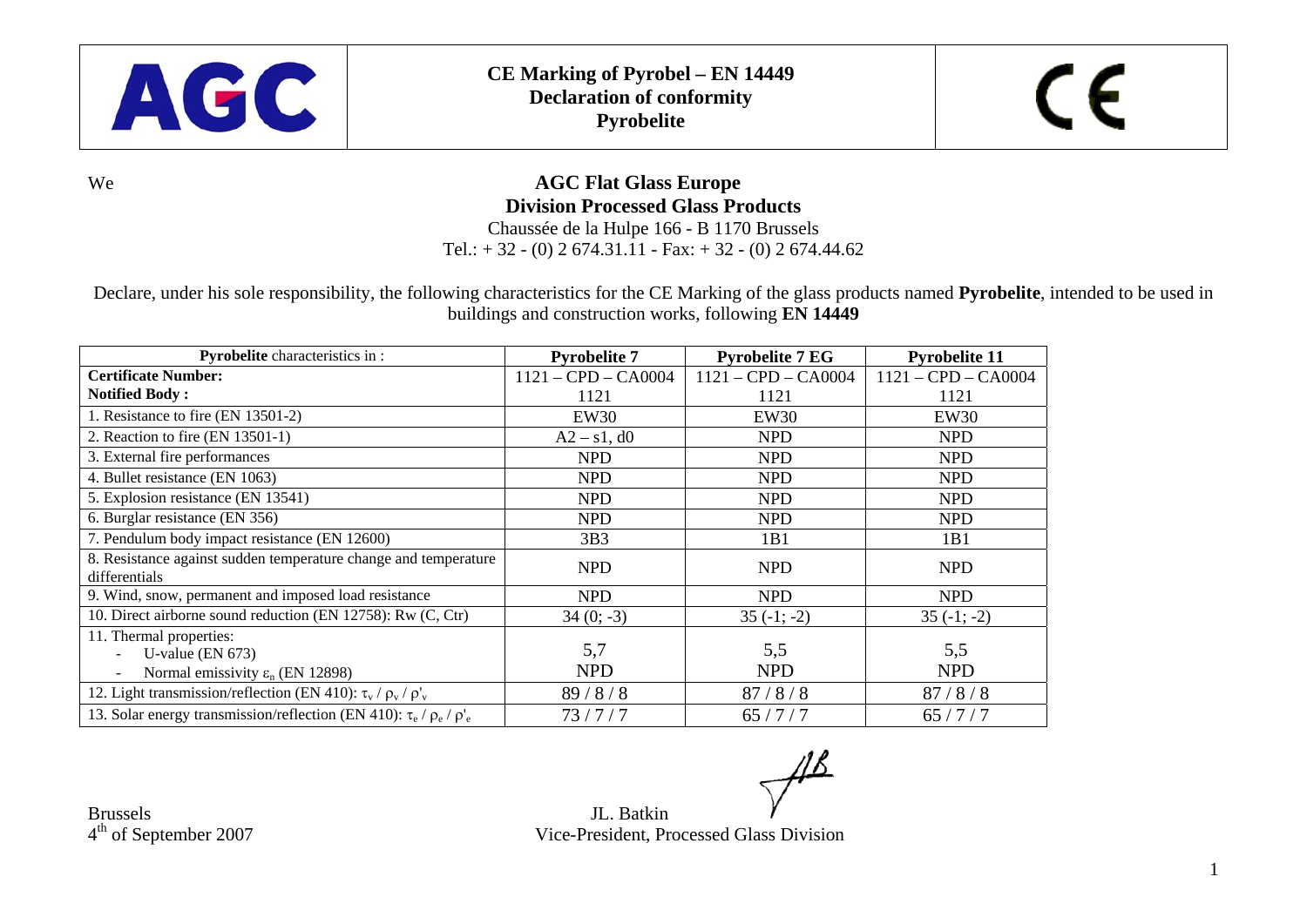

Chaussée de la Hulpe 166 - B 1170 Brussels Tel.:  $+ 32 - (0) 2 674.31.11 - Fax: + 32 - (0) 2 674.44.62$ 

Declare, under his sole responsibility, the following characteristics for the CE Marking of the glass products named **Pyrobelite**, intended to be used in buildings and construction works, following **EN 14449** 

| Pyrobelite characteristics in:                                                                  | <b>Pyrobelite 12</b>  | <b>Pyrobelite 12 EG</b> | <b>Pyrobelite 13</b>  |
|-------------------------------------------------------------------------------------------------|-----------------------|-------------------------|-----------------------|
| <b>Certificate Number:</b>                                                                      | $1121 - CPD - CA0004$ | $1121 - CPD - CA0004$   | $1121 - CPD - CA0004$ |
| <b>Notified Body:</b>                                                                           | 1121                  | 1121                    | 1121                  |
| 1. Resistance to fire (EN 13501-2)                                                              | EI20 / EW60           | EI20 / EW60             | EW <sub>30</sub>      |
| 2. Reaction to fire $(EN 13501-1)$                                                              | $A2 - s1$ , d0        | <b>NPD</b>              | $A2 - s1$ , d0        |
| 3. External fire performances                                                                   | NPD                   | <b>NPD</b>              | <b>NPD</b>            |
| 4. Bullet resistance (EN 1063)                                                                  | <b>NPD</b>            | <b>NPD</b>              | <b>NPD</b>            |
| 5. Explosion resistance (EN 13541)                                                              | <b>NPD</b>            | <b>NPD</b>              | <b>NPD</b>            |
| 6. Burglar resistance (EN 356)                                                                  | NPD                   | <b>NPD</b>              | <b>NPD</b>            |
| 7. Pendulum body impact resistance (EN 12600)                                                   | 2B2                   | 1B1                     | 2B2                   |
| 8. Resistance against sudden temperature change and temperature<br>differentials                | <b>NPD</b>            | <b>NPD</b>              | <b>NPD</b>            |
| 9. Wind, snow, permanent and imposed load resistance                                            | <b>NPD</b>            | <b>NPD</b>              | <b>NPD</b>            |
| 10. Direct airborne sound reduction (EN 12758): Rw (C, Ctr)                                     | $36(-1; -3)$          | $38(-1; -3)$            | $34(0; -3)$           |
| 11. Thermal properties:<br>U-value ( $EN 673$ )<br>Normal emissivity $\varepsilon_n$ (EN 12898) | 5,6<br><b>NPD</b>     | 5,4<br><b>NPD</b>       | 5,5<br><b>NPD</b>     |
| 12. Light transmission/reflection (EN 410): $\tau_v / \rho_v / \rho_v'$                         | 86/8/8                | 85/8/8                  | 86/8/8                |
| 13. Solar energy transmission/reflection (EN 410): $\tau_e$ / $\rho_e$ / $\rho_e'$              | 65/7/7                | 58/6/6                  | 65/6/6                |

<sup>4</sup>th of September 2007 Vice-President, Processed Glass Division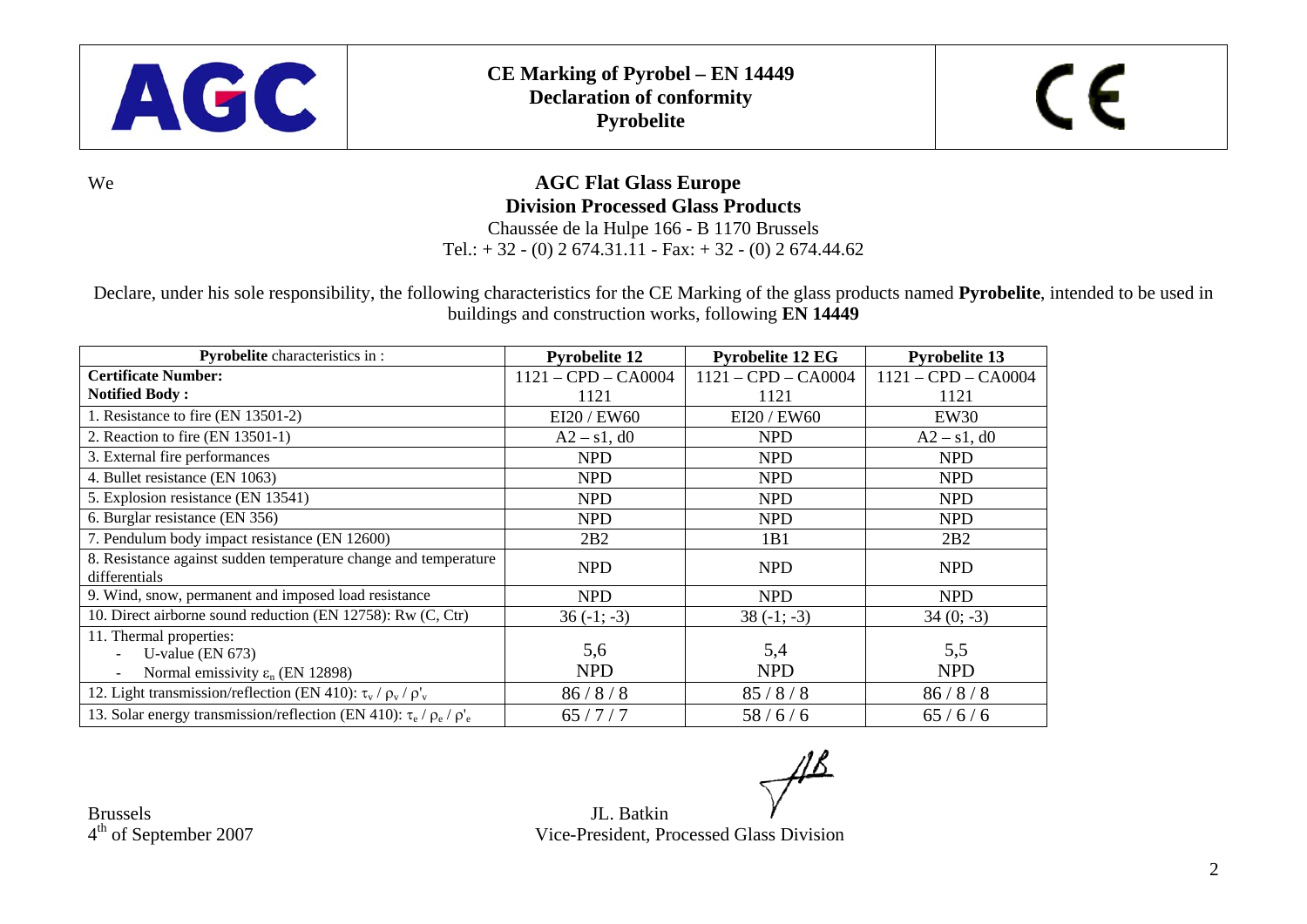

Chaussée de la Hulpe 166 - B 1170 Brussels Tel.:  $+ 32 - (0) 2 674.31.11 - Fax: + 32 - (0) 2 674.44.62$ 

Declare, under his sole responsibility, the following characteristics for the CE Marking of the glass products named **Pyrobel**, intended to be used in buildings and construction works, following **EN 14449** 

| <b>Pyrobel</b> characteristics in:                                                 | <b>Pyrobel 8</b>      | <b>Pyrobel 8 EG</b>   | <b>Pyrobel 16</b>     | <b>Pyrobel 16 EG</b>  |
|------------------------------------------------------------------------------------|-----------------------|-----------------------|-----------------------|-----------------------|
| <b>Certificate Number:</b>                                                         | $1121 - CPD - CA0004$ | $1121 - CPD - CA0004$ | $1121 - CPD - CA0004$ | $1121 - CPD - CA0004$ |
| <b>Notified Body:</b>                                                              | 1121                  | 1121                  | 1121                  | 1121                  |
| 1. Resistance to fire (EN 13501-2)                                                 | EI15 / EW30           | EI15 / EW30           | EI30 / EW60           | EI30 / EW60           |
| 2. Reaction to fire $(EN 13501-1)$                                                 | $A2 - s1$ , d0        | <b>NPD</b>            | $A2 - s1$ , d0        | <b>NPD</b>            |
| 3. External fire performances                                                      | NPD                   | <b>NPD</b>            | <b>NPD</b>            | <b>NPD</b>            |
| 4. Bullet resistance (EN 1063)                                                     | <b>NPD</b>            | <b>NPD</b>            | <b>NPD</b>            | <b>NPD</b>            |
| 5. Explosion resistance (EN 13541)                                                 | <b>NPD</b>            | <b>NPD</b>            | <b>NPD</b>            | <b>NPD</b>            |
| 6. Burglar resistance (EN 356)                                                     | <b>NPD</b>            | <b>NPD</b>            | <b>NPD</b>            | <b>NPD</b>            |
| 7. Pendulum body impact resistance (EN 12600)                                      | <b>NPD</b>            | 1B1                   | 2B2                   | 1B1                   |
| 8. Resistance against sudden temperature change and temperature<br>differentials   | <b>NPD</b>            | <b>NPD</b>            | <b>NPD</b>            | <b>NPD</b>            |
| 9. Wind, snow, permanent and imposed load resistance                               | <b>NPD</b>            | <b>NPD</b>            | <b>NPD</b>            | <b>NPD</b>            |
| 10. Direct airborne sound reduction (EN 12758): Rw (C, Ctr)                        | $34(-1; -3)$          | $36(-1; -3)$          | $39(-1; -3)$          | $39(-1; -3)$          |
| 11. Thermal properties:                                                            |                       |                       |                       |                       |
| U-value ( $EN 673$ )                                                               | 5,6                   | 5,4                   | 5,4                   | 5,2                   |
| Normal emissivity $\varepsilon_n$ (EN 12898)                                       | <b>NPD</b>            | <b>NPD</b>            | <b>NPD</b>            | <b>NPD</b>            |
| 12. Light transmission/reflection (EN 410): $\tau_v / \rho_v / \rho'_v$            | 88/8/8                | 86/8/8                | 84/8/8                | 83/7/7                |
| 13. Solar energy transmission/reflection (EN 410): $\tau_e$ / $\rho_e$ / $\rho_e'$ | 70/7/7                | 62/6/6                | 60/6/6                | 54/6/6                |

<sup>4</sup>th of September 2007 Vice-President, Processed Glass Division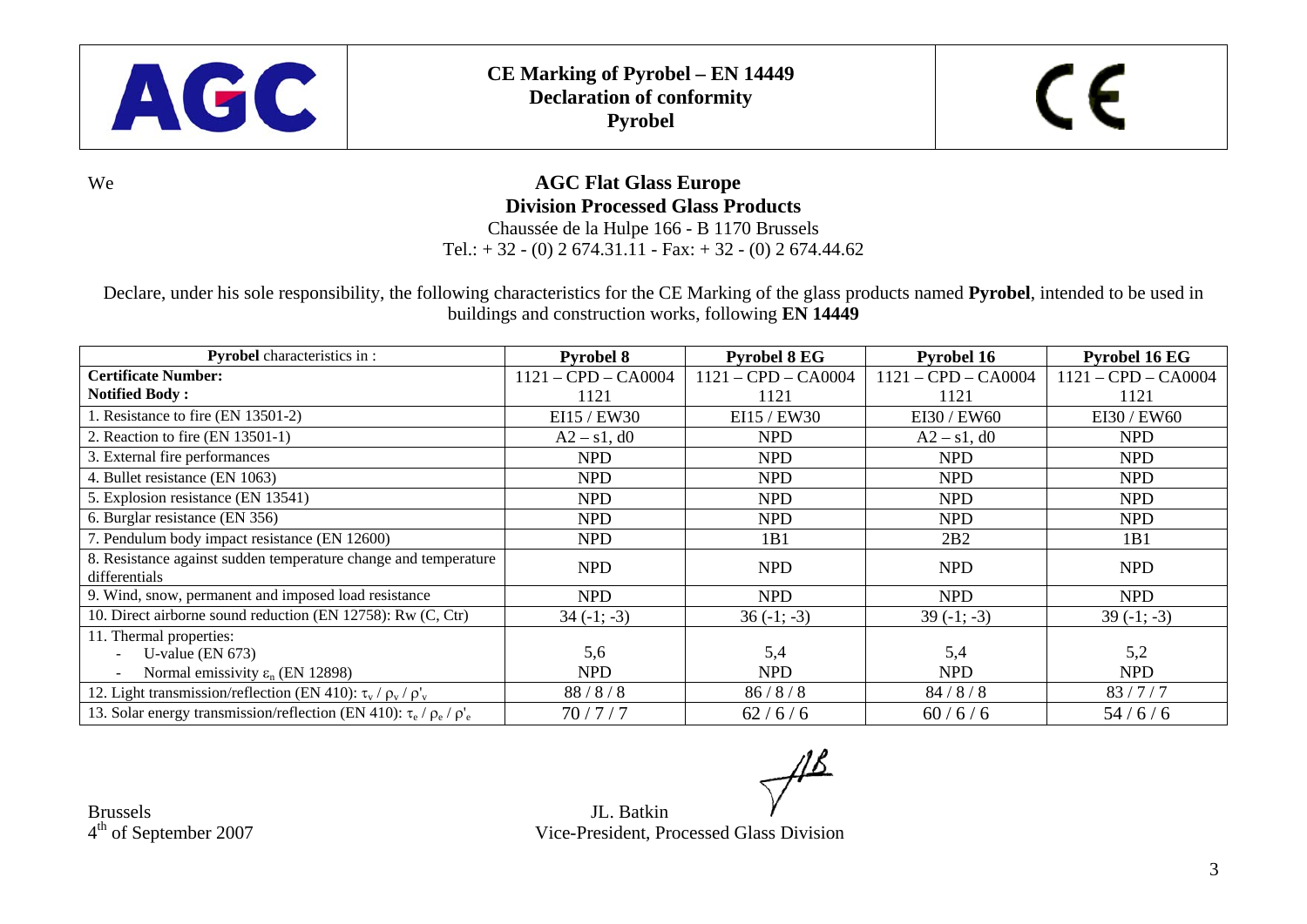

Chaussée de la Hulpe 166 - B 1170 Brussels Tel.:  $+ 32 - (0) 2 674.31.11 - Fax: + 32 - (0) 2 674.44.62$ 

Declare, under his sole responsibility, the following characteristics for the CE Marking of the glass products named **Pyrobel**, intended to be used in buildings and construction works, following **EN 14449** 

| <b>Pyrobel</b> characteristics in:                                                 | <b>Pyrobel 17</b>     | <b>Pyrobel 17 EG</b>  | <b>Pyrobel 17N</b>    | <b>Pyrobel 17N EG</b> |
|------------------------------------------------------------------------------------|-----------------------|-----------------------|-----------------------|-----------------------|
| <b>Certificate Number:</b>                                                         | $1121 - CPD - CA0004$ | $1121 - CPD - CA0004$ | $1121 - CPD - CA0004$ | $1121 - CPD - CA0004$ |
| <b>Notified Body:</b>                                                              | 1121                  | 1121                  | 1121                  | 1121                  |
| . Resistance to fire (EN 13501-2)                                                  | EI45                  | EI45                  | EI45 / EW60           | <b>EW60</b>           |
| 2. Reaction to fire $(EN 13501-1)$                                                 | $A2 - s1$ , d0        | <b>NPD</b>            | $A2 - s1$ , d0        | NPD                   |
| 3. External fire performances                                                      | NPD                   | <b>NPD</b>            | <b>NPD</b>            | <b>NPD</b>            |
| 4. Bullet resistance (EN 1063)                                                     | NPD                   | <b>NPD</b>            | <b>NPD</b>            | <b>NPD</b>            |
| 5. Explosion resistance (EN 13541)                                                 | NPD                   | <b>NPD</b>            | <b>NPD</b>            | <b>NPD</b>            |
| 6. Burglar resistance (EN 356)                                                     | NPD                   | <b>NPD</b>            | <b>NPD</b>            | <b>NPD</b>            |
| 7. Pendulum body impact resistance (EN 12600)                                      | 2B2                   | 1B1                   | 1B1                   | 1B1                   |
| 8. Resistance against sudden temperature change and temperature<br>differentials   | <b>NPD</b>            | <b>NPD</b>            | <b>NPD</b>            | <b>NPD</b>            |
| 9. Wind, snow, permanent and imposed load resistance                               | NPD                   | <b>NPD</b>            | <b>NPD</b>            | NPD                   |
| 10. Direct airborne sound reduction (EN 12758): Rw (C, Ctr)                        | $37(-1; -3)$          | $38(0; -3)$           | $39(0; -3)$           | 40 $(-1; -3)$         |
| 11. Thermal properties:                                                            |                       |                       |                       |                       |
| U-value ( $EN 673$ )                                                               | 5,4                   | 5,2                   | 5,4                   | 5,2                   |
| Normal emissivity $\varepsilon_n$ (EN 12898)                                       | <b>NPD</b>            | <b>NPD</b>            | <b>NPD</b>            | <b>NPD</b>            |
| 12. Light transmission/reflection (EN 410): $\tau_v / \rho_v / \rho'_v$            | 84/8/8                | 84/8/8                | 86/8/8                | 85/8/8                |
| 13. Solar energy transmission/reflection (EN 410): $\tau_e$ / $\rho_e$ / $\rho_e'$ | 61/6/6                | 56/6/6                | 67/7/7                | 60/7/7                |

<sup>4</sup>th of September 2007 Vice-President, Processed Glass Division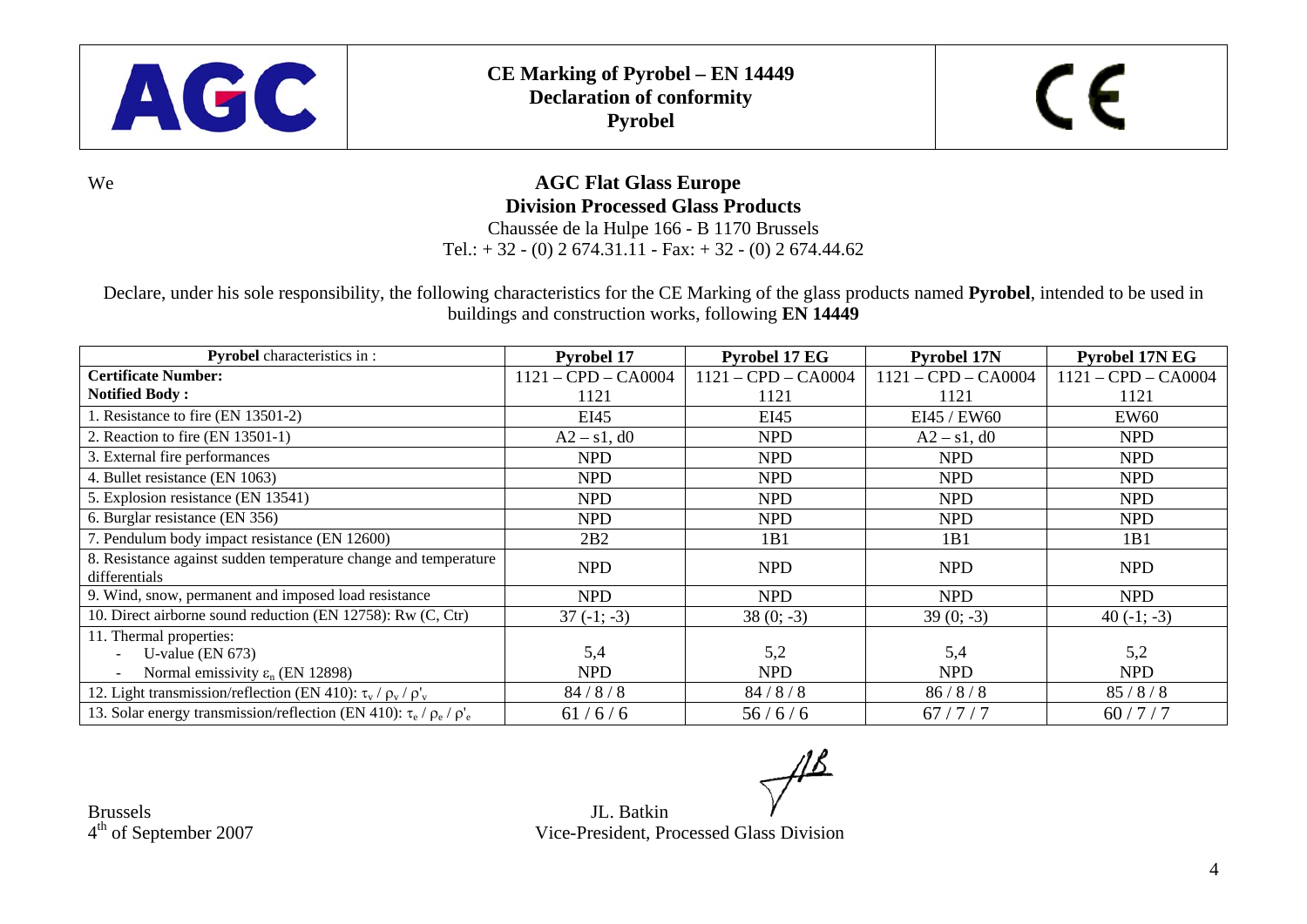

Chaussée de la Hulpe 166 - B 1170 Brussels Tel.:  $+ 32 - (0) 2 674.31.11 - Fax: + 32 - (0) 2 674.44.62$ 

Declare, under his sole responsibility, the following characteristics for the CE Marking of the glass products named **Pyrobel**, intended to be used in buildings and construction works, following **EN 14449** 

| <b>Pyrobel</b> characteristics in:                                                 | <b>Pyrobel 21</b>     | <b>Pyrobel 21 EG</b>  | <b>Pyrobel 25</b>     | <b>Pyrobel 25 EG</b>  |
|------------------------------------------------------------------------------------|-----------------------|-----------------------|-----------------------|-----------------------|
| <b>Certificate Number:</b>                                                         | $1121 - CPD - CA0004$ | $1121 - CPD - CA0004$ | $1121 - CPD - CA0004$ | $1121 - CPD - CA0004$ |
| <b>Notified Body:</b>                                                              | 1121                  | 1121                  | 1121                  | 1121                  |
| . Resistance to fire (EN 13501-2)                                                  | EI45 / EW60           | EI45 / EW60           | EI60                  | EI60                  |
| 2. Reaction to fire $(EN 13501-1)$                                                 | $A2 - s1$ , d0        | <b>NPD</b>            | $A2 - s1$ , d0        | <b>NPD</b>            |
| 3. External fire performances                                                      | NPD                   | <b>NPD</b>            | <b>NPD</b>            | <b>NPD</b>            |
| 4. Bullet resistance (EN 1063)                                                     | <b>NPD</b>            | <b>NPD</b>            | <b>NPD</b>            | <b>NPD</b>            |
| 5. Explosion resistance (EN 13541)                                                 | <b>NPD</b>            | <b>NPD</b>            | <b>NPD</b>            | <b>NPD</b>            |
| 6. Burglar resistance (EN 356)                                                     | <b>NPD</b>            | <b>NPD</b>            | <b>NPD</b>            | <b>NPD</b>            |
| 7. Pendulum body impact resistance (EN 12600)                                      | 1B1                   | 1B1                   | 1B1                   | 1B1                   |
| 8. Resistance against sudden temperature change and temperature<br>differentials   | <b>NPD</b>            | <b>NPD</b>            | <b>NPD</b>            | <b>NPD</b>            |
| 9. Wind, snow, permanent and imposed load resistance                               | <b>NPD</b>            | <b>NPD</b>            | <b>NPD</b>            | <b>NPD</b>            |
| 10. Direct airborne sound reduction (EN 12758): Rw (C, Ctr)                        | $38(0; -3)$           | 40 $(-1; -3)$         | $40(-1; -3)$          | 43 $(-1; -4)$         |
| 11. Thermal properties:                                                            |                       |                       |                       |                       |
| U-value $(EN 673)$                                                                 | 5,3                   | 5,1                   | 5,2                   | 5,0                   |
| Normal emissivity $\varepsilon_n$ (EN 12898)                                       | <b>NPD</b>            | <b>NPD</b>            | <b>NPD</b>            | <b>NPD</b>            |
| 12. Light transmission/reflection (EN 410): $\tau_v / \rho_v / \rho'_v$            | 82/7/7                | 81/7/7                | 81/7/7                | 80/7/7                |
| 13. Solar energy transmission/reflection (EN 410): $\tau_e$ / $\rho_e$ / $\rho_e'$ | 59/6/6                | 54/6/6                | 53/6/6                | 48/6/6                |

<sup>4</sup>th of September 2007 Vice-President, Processed Glass Division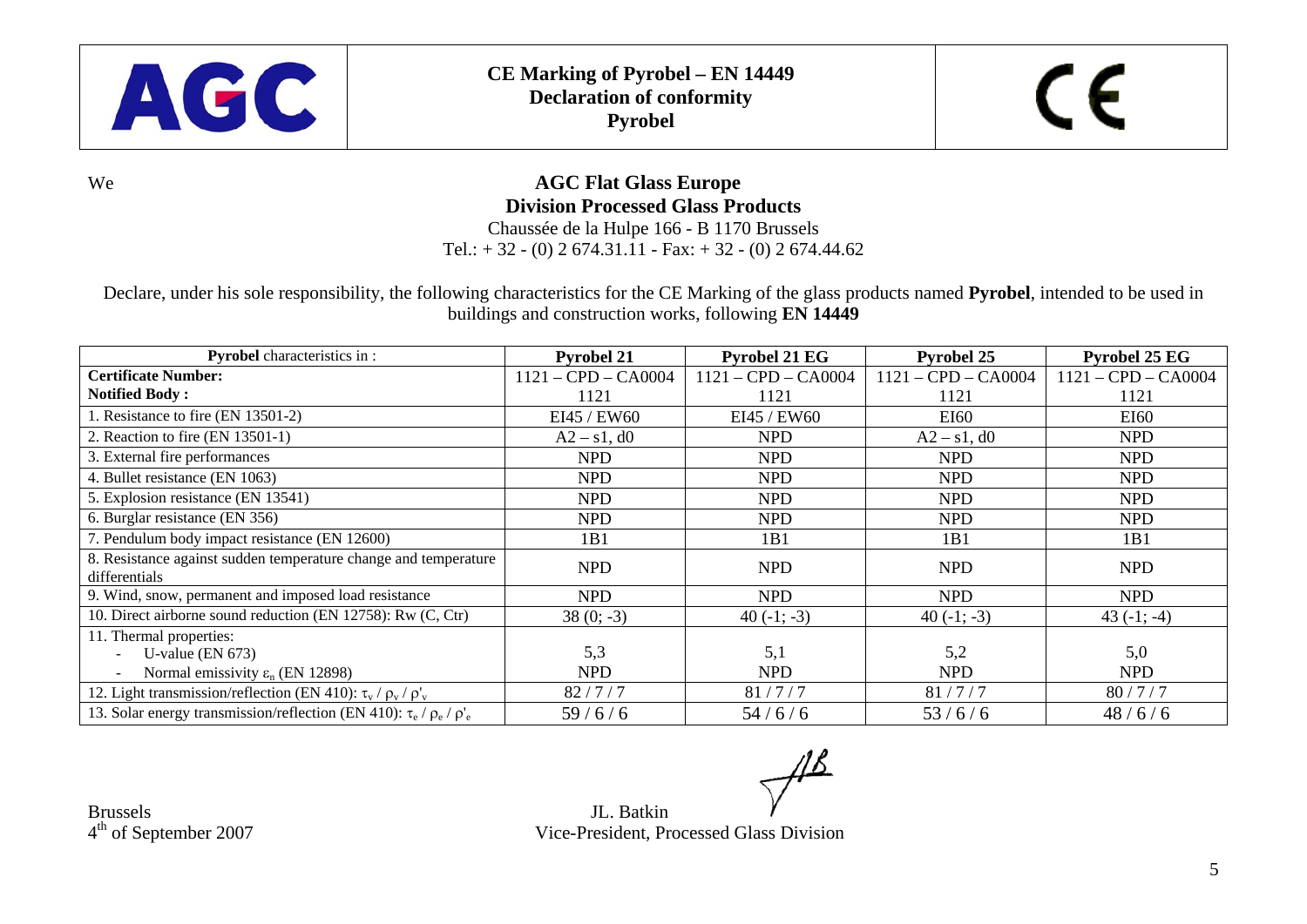

Chaussée de la Hulpe 166 - B 1170 Brussels Tel.:  $+ 32 - (0) 2 674.31.11 - Fax: + 32 - (0) 2 674.44.62$ 

Declare, under his sole responsibility, the following characteristics for the CE Marking of the glass products named **Pyrobel**, intended to be used in buildings and construction works, following **EN 14449** 

| <b>Pyrobel</b> characteristics in:                                                 | <b>Pyrobel 35</b>     | <b>Pyrobel 35 EG</b>  | <b>Pyrobel 53</b>     | <b>Pyrobel 53 EG</b>  |
|------------------------------------------------------------------------------------|-----------------------|-----------------------|-----------------------|-----------------------|
| <b>Certificate Number:</b>                                                         | $1121 - CPD - CA0004$ | $1121 - CPD - CA0004$ | $1121 - CPD - CA0004$ | $1121 - CPD - CA0004$ |
| <b>Notified Body:</b>                                                              | 1121                  | 1121                  | 1121                  | 1121                  |
| 1. Resistance to fire (EN 13501-2)                                                 | EI90                  | EI90                  | EI120                 | EI120                 |
| 2. Reaction to fire $(EN 13501-1)$                                                 | <b>NPD</b>            | <b>NPD</b>            | <b>NPD</b>            | <b>NPD</b>            |
| 3. External fire performances                                                      | <b>NPD</b>            | <b>NPD</b>            | <b>NPD</b>            | <b>NPD</b>            |
| 4. Bullet resistance (EN 1063)                                                     | <b>NPD</b>            | <b>NPD</b>            | <b>NPD</b>            | <b>NPD</b>            |
| 5. Explosion resistance (EN 13541)                                                 | <b>NPD</b>            | <b>NPD</b>            | <b>NPD</b>            | <b>NPD</b>            |
| 6. Burglar resistance (EN 356)                                                     | <b>NPD</b>            | <b>NPD</b>            | <b>NPD</b>            | <b>NPD</b>            |
| 7. Pendulum body impact resistance (EN 12600)                                      | 1B1                   | 1B1                   | 1B1                   | 1B1                   |
| 8. Resistance against sudden temperature change and temperature<br>differentials   | <b>NPD</b>            | <b>NPD</b>            | <b>NPD</b>            | <b>NPD</b>            |
| 9. Wind, snow, permanent and imposed load resistance                               | <b>NPD</b>            | <b>NPD</b>            | <b>NPD</b>            | <b>NPD</b>            |
| 10. Direct airborne sound reduction (EN 12758): Rw (C, Ctr)                        | 41 $(-1; -4)$         | 42 $(-1; -4)$         | $45(-1; -4)$          | $46(-2; -5)$          |
| 11. Thermal properties:                                                            |                       |                       |                       |                       |
| U-value ( $EN 673$ )                                                               | 4,9                   | 4,8                   | 4,5                   | 4,3                   |
| Normal emissivity $\varepsilon_n$ (EN 12898)                                       | <b>NPD</b>            | <b>NPD</b>            | <b>NPD</b>            | <b>NPD</b>            |
| 12. Light transmission/reflection (EN 410): $\tau_v / \rho_v / \rho'_v$            | 79/7/7                | 77/7/7                | 72/7/7                | 71/7/7                |
| 13. Solar energy transmission/reflection (EN 410): $\tau_e$ / $\rho_e$ / $\rho_e'$ | 49/6/6                | 46/6/6                | 40/5/5                | 38/5/5                |

<sup>4</sup>th of September 2007 Vice-President, Processed Glass Division